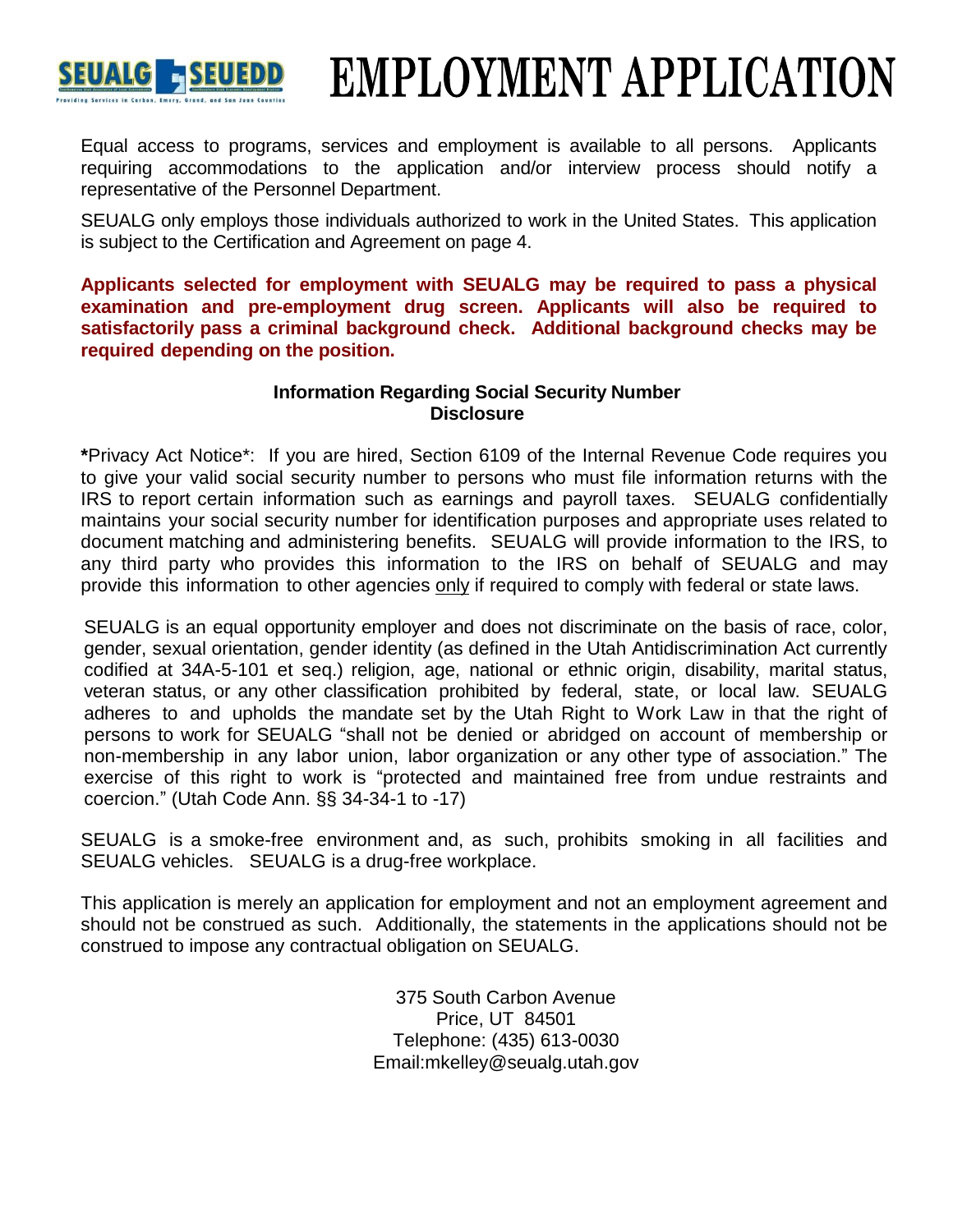## **PERSONAL INFORMATION**

# Are you legally eligible for employment in the United States? <br>
□ Yes □ No

*Proof will be required upon hire.*

### **PLEASE PRINT AND COMPLETE APPLICATION IN FULL**

| Position(s) applied for: |                                                                                                                                                                                                                                      |              |                                                     |                     | Date of application                           |     |
|--------------------------|--------------------------------------------------------------------------------------------------------------------------------------------------------------------------------------------------------------------------------------|--------------|-----------------------------------------------------|---------------------|-----------------------------------------------|-----|
| Last Name                |                                                                                                                                                                                                                                      | First Name   |                                                     | Middle              |                                               |     |
| Address                  |                                                                                                                                                                                                                                      |              |                                                     |                     |                                               |     |
| <b>Street</b>            |                                                                                                                                                                                                                                      | City         |                                                     | <b>State</b>        |                                               | Zip |
| Home Telephone           |                                                                                                                                                                                                                                      | Work         |                                                     | Other               |                                               |     |
| Email                    |                                                                                                                                                                                                                                      |              |                                                     |                     |                                               |     |
|                          | Have you ever been employed by SEUALG?                                                                                                                                                                                               |              | $\Box$ Yes $\Box$ No                                |                     |                                               |     |
|                          | <u>If yes, from:____________ to:_______________Program:_____________________Position:____________________________</u>                                                                                                                |              |                                                     |                     |                                               |     |
|                          |                                                                                                                                                                                                                                      |              |                                                     |                     |                                               |     |
|                          | If referred by a current employee, please list full name of employee:<br>Separation of employers in the manner of employee: Separation of employee: Separation of employee: Separation of employee: Separation of employee:  Sep     |              |                                                     |                     |                                               |     |
|                          |                                                                                                                                                                                                                                      |              |                                                     |                     |                                               |     |
|                          | List any names of any relatives actively employed by SEUALG: <u>example and a serie of the series of any relative</u>                                                                                                                |              |                                                     |                     |                                               |     |
|                          | Date Available: <u>contract and a series of the series of the series of the series of the series of the series of the series of the series of the series of the series of the series of the series of the series of the series o</u> |              | $\Box$ Full-Time                                    | $\square$ Part-Time | $\square$ Temporary                           |     |
|                          |                                                                                                                                                                                                                                      |              | Desired Shift: □ Days                               |                     | $\Box$ Rotation                               |     |
|                          | Should the position require on call status, would you be able to fulfill the request? $\Box$ Yes $\Box$ No                                                                                                                           |              |                                                     |                     |                                               |     |
|                          |                                                                                                                                                                                                                                      |              |                                                     |                     |                                               |     |
| <b>JOB SKILLS</b>        |                                                                                                                                                                                                                                      |              |                                                     |                     |                                               |     |
|                          | Check all that apply: Computer $\Box$ Yes $\Box$ No                                                                                                                                                                                  |              |                                                     |                     | MS Office $\Box$ Yes $\Box$ No Other:         |     |
|                          |                                                                                                                                                                                                                                      |              | $\Box$ Beginner $\Box$ Intermediate $\Box$ Advanced |                     |                                               |     |
|                          | Additional skills pertinent to this position: __________________________________                                                                                                                                                     |              |                                                     |                     |                                               |     |
|                          | Professional licenses, registrations and certifications.                                                                                                                                                                             |              |                                                     |                     |                                               |     |
| Lic/Reg/Cert Type        | License #                                                                                                                                                                                                                            | <b>State</b> | <b>Expiration Date</b>                              |                     | Trade or professional organization membership |     |
|                          |                                                                                                                                                                                                                                      |              |                                                     |                     |                                               |     |
|                          |                                                                                                                                                                                                                                      |              |                                                     |                     |                                               |     |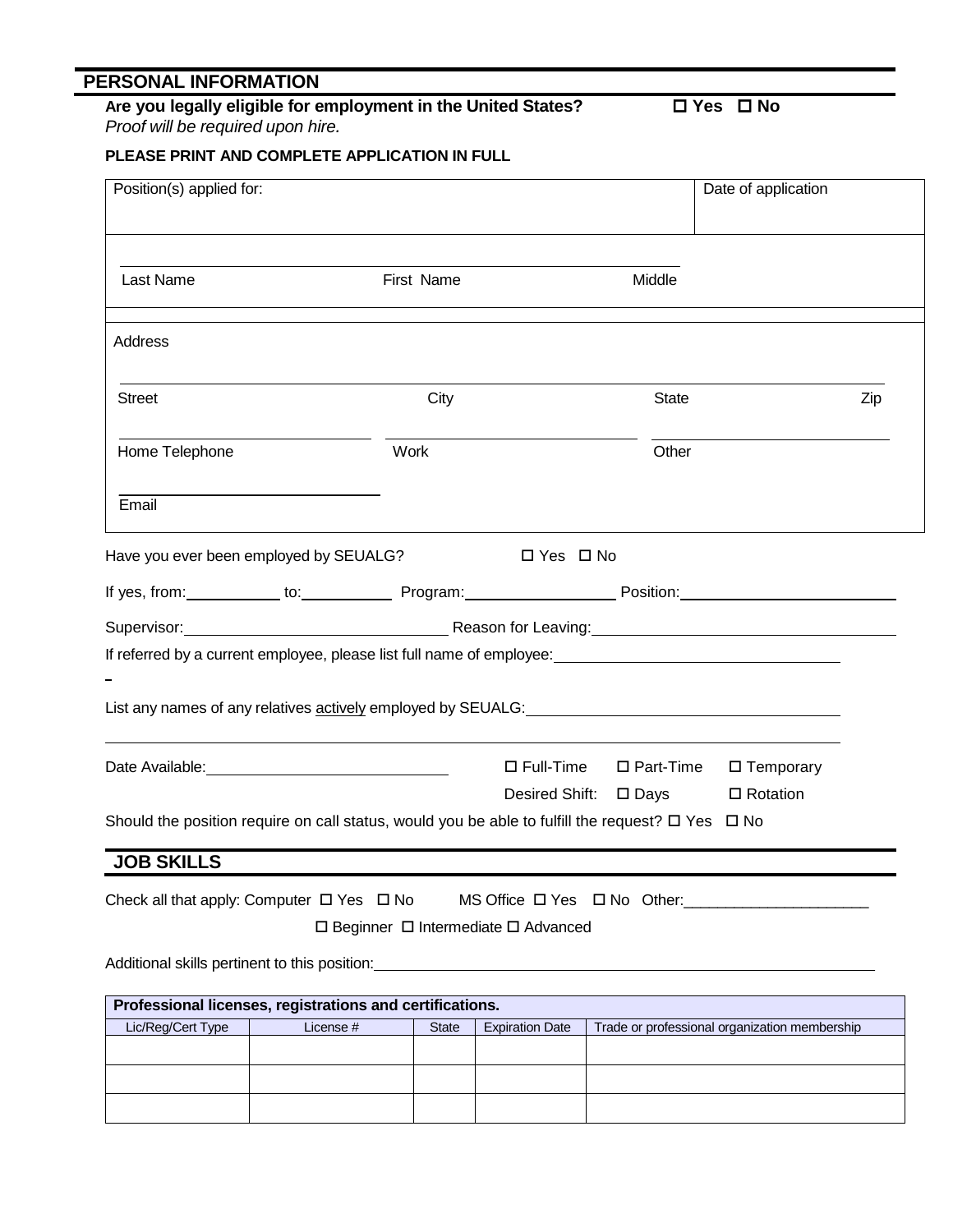| <b>EDUCATION</b>                     | Do you have a high school diploma or equivalent? $\Box$ Yes $\Box$ No |  |  |  |  |
|--------------------------------------|-----------------------------------------------------------------------|--|--|--|--|
| Records are subject to verification. |                                                                       |  |  |  |  |
|                                      |                                                                       |  |  |  |  |
|                                      |                                                                       |  |  |  |  |
|                                      |                                                                       |  |  |  |  |
|                                      |                                                                       |  |  |  |  |
|                                      |                                                                       |  |  |  |  |
|                                      |                                                                       |  |  |  |  |

|  | <b>EMPLOYMENT HISTORY</b> |  |  |
|--|---------------------------|--|--|
|--|---------------------------|--|--|

**EXPLOM** May we contact your previous employers?  $\Box$  Yes  $\Box$  No

|    | CURRENT Employer Name and Address May we contact this employer? $\Box$ Yes $\Box$ No |      |                      |                      |  |  |
|----|--------------------------------------------------------------------------------------|------|----------------------|----------------------|--|--|
|    |                                                                                      |      |                      |                      |  |  |
|    | Supervisor's Name, Title & Phone Number                                              |      | Dates Employed       | Wage/Salary          |  |  |
| 1. |                                                                                      | From | To                   | Final                |  |  |
|    | Position Title and Responsibilities<br># Hours per Week:                             |      |                      |                      |  |  |
|    | If your employment records exist under another name, please specify                  |      |                      | Reason for Leaving   |  |  |
|    | <b>Employer Name and Address</b>                                                     |      |                      |                      |  |  |
|    | Supervisor's Name, Title & Phone Number                                              | From | Dates Employed<br>Τo | Wage/Salary<br>Final |  |  |
| 2. |                                                                                      |      |                      |                      |  |  |
|    | Position Title and Responsibilities<br># Hours per Week: _______                     |      |                      |                      |  |  |
|    | If your employment records exist under another name, please specify                  |      | Reason for Leaving   |                      |  |  |
|    | <b>Employer Name and Address</b>                                                     |      |                      |                      |  |  |
|    | Supervisor's Name, Title & Phone Number                                              | From | Dates Employed<br>To | Wage/Salary<br>Final |  |  |
| 3. |                                                                                      |      |                      |                      |  |  |
|    | Position Title and Responsibilities<br># Hours per Week: _______                     |      |                      |                      |  |  |
|    |                                                                                      |      |                      |                      |  |  |
|    |                                                                                      |      |                      |                      |  |  |
|    | If your employment records exist under another name, please specify                  |      | Reason for Leaving   |                      |  |  |
|    | <b>Employer Name and Address</b>                                                     |      |                      |                      |  |  |
|    |                                                                                      |      |                      |                      |  |  |
|    | Supervisor's Name, Title & Phone Number<br>From                                      |      | Dates Employed<br>Τo | Wage/Salary<br>Final |  |  |
| 4. |                                                                                      |      |                      |                      |  |  |
|    | Position Title and Responsibilities<br># Hours per Week: _______                     |      |                      |                      |  |  |
|    |                                                                                      |      |                      |                      |  |  |
|    | If your employment records exist under another name, please specify                  |      | Reason for Leaving   |                      |  |  |
|    |                                                                                      |      |                      |                      |  |  |
|    |                                                                                      |      |                      |                      |  |  |